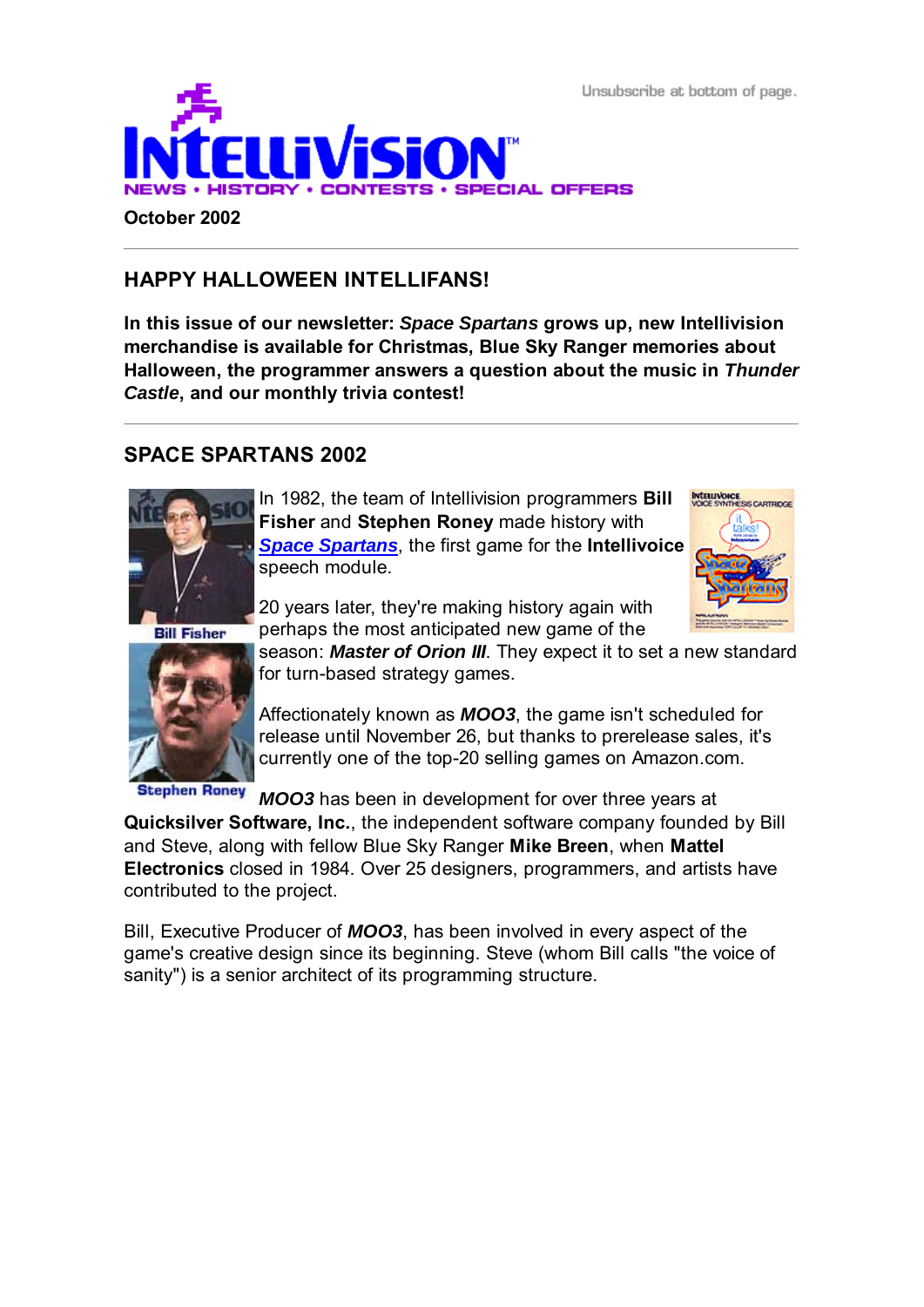

Master of Orion III game screens

The object of 1982's *Space Spartans* was looking for alien space ships and blowing them up. 2002's *Master of Orion III* offers a far more complex universe. You'll discover and explore new planets. You'll meet alien races and establish diplomatic and trading relations with them. But of course, at some point, you'll be looking for alien space ships and blowing them up.

With the extent of its artificial intelligence, state-of-the-art graphics, and myriad of options, *MOO3* would seem to have little in common with the simple *Space Spartans*. But the goal Bill and Steve set for both games - 20 years apart - was the same: push the latest technology to make the most exciting game possible.

Says Bill: "Looking back at our roots in classic gaming, good game play is what matters most. We've never forgotten that lesson."

*Master of Orion III* will be published by **Infogrames** for Windows and Macintosh.

**Visit the official** *Master of Orion III* **web site >**

**Get** *Space Spartans* **on** *INTELLIVISION LIVES!* **or** *INTELLIVISION ROCKS* **>**

# **MAKE IT AN INTELLIVISION CHRISTMAS!**



Yes, it's time to think about Christmas shopping. Why not let someone you love relive their childhood with **Intellivision** games, music, and accessories?

At this year's **Classic Gaming Expo**, we talked with a lot of the visitors to the **Intellivision** booth to learn what new products they'd most like to see. As a result, we're introducing **three new items**.

We received many requests for us to reprint the ad we ran in the Expo program as a poster. Well, here it is! It's an **18 by 24 inch poster** featuring

our **Running Man** made up of the boxes from all 125 released Intellivision games. The perfect decoration for your cubicle or game room.

As for T-shirts, most visitors expressed a preference for black shirts. So we're

introducing a new black tee featuring a colorful game screen from **Astrosmash**.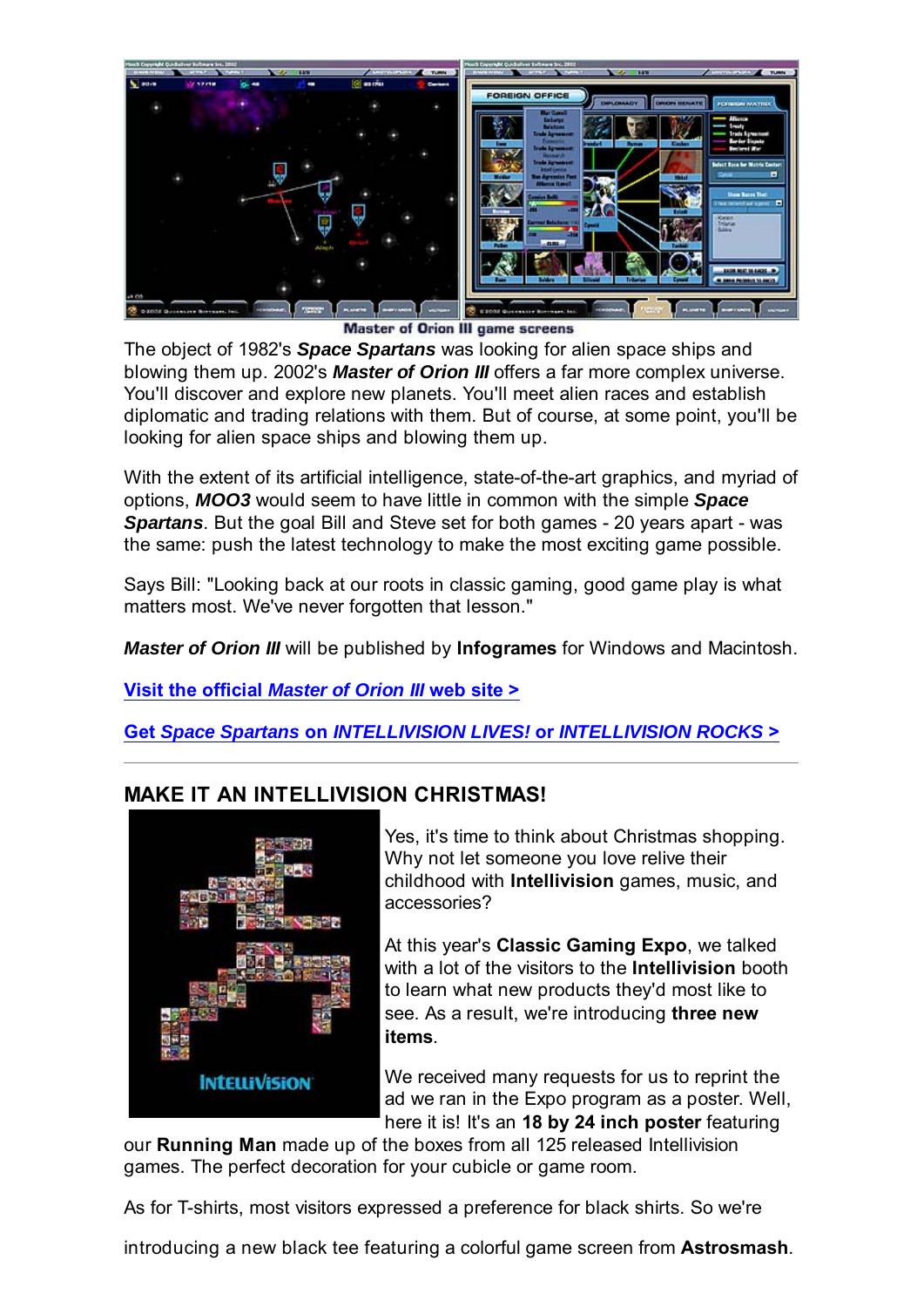But a number of visitors told us that they simply don't wear T-shirts. Well, we asked, do you wear **polo** shirts? Why, yes, indeed, they replied. So we're also adding a **black polo shirt** with an embroidered **Running Man** logo.



These new items are in production now and will be ready to ship mid-November. You won't find them on our regular

order page yet, but those of you on our mailing list can pre-order by going to our **special newsletter order page > http://www.retrotopia.com/list.shtml**. All pre-orders will ship before the items are added to the regular order page, and your credit card will not be charged until your order is shipped.



Of course, our game collections *INTELLIVISION LIVES!* (featuring the games from **Mattel Electronics** and **INTV Corp.**) and *INTELLIVISION ROCKS* (featuring the games from **Activision** and **Imagic**) are still available for play on your PC or Mac.

A big hit at the Expo was our new music CD, *INTELLIVISION*

*IN HI-FI*. Nearly an hour of music from Intellivision games or inspired by them!

Round out your Intellivision collection with a **baseball cap**, a **Running Man T-shirt** (black or blue), and a **Running Man coffee mug**!

**Visit the exclusive newsletter order page >**

## **INTELLIVISION LORE FROM THE FILES OF THE BLUE SKY RANGERS:**



### **WALK ON THE WILD SIDE**

For Halloween 1983, a couple of the **Blue Sky Rangers** threw a big party themed around the movie *The Best Little Whorehouse in Texas*. A number of the females came dressed in bustiers and fishnet stockings. And so did one male: **Tom Priestley**.

Tom (designer/programmer of *Number Jumble*) really committed to his costume. He shaved his legs and chest. He got one of the women at work to apply his makeup. A wig wasn't necessary he had recently dated a hair dresser; she had convinced him to perm his long, blond hair.

Tom was the hit of the party. And at some point during that Saturday night, Tom was dared to show up at work Monday, which would actually be Halloween, in costume. After a sufficient number of beers, Tom accepted the challenge.



Accompanied by an entourage of several Intellivision programmers, the statuesque Tom strolled the halls of the **Mattel Electronics** building Monday morning, flirting with stunned workers in other departments. Word of Tom's costume spread, and a command performance was requested by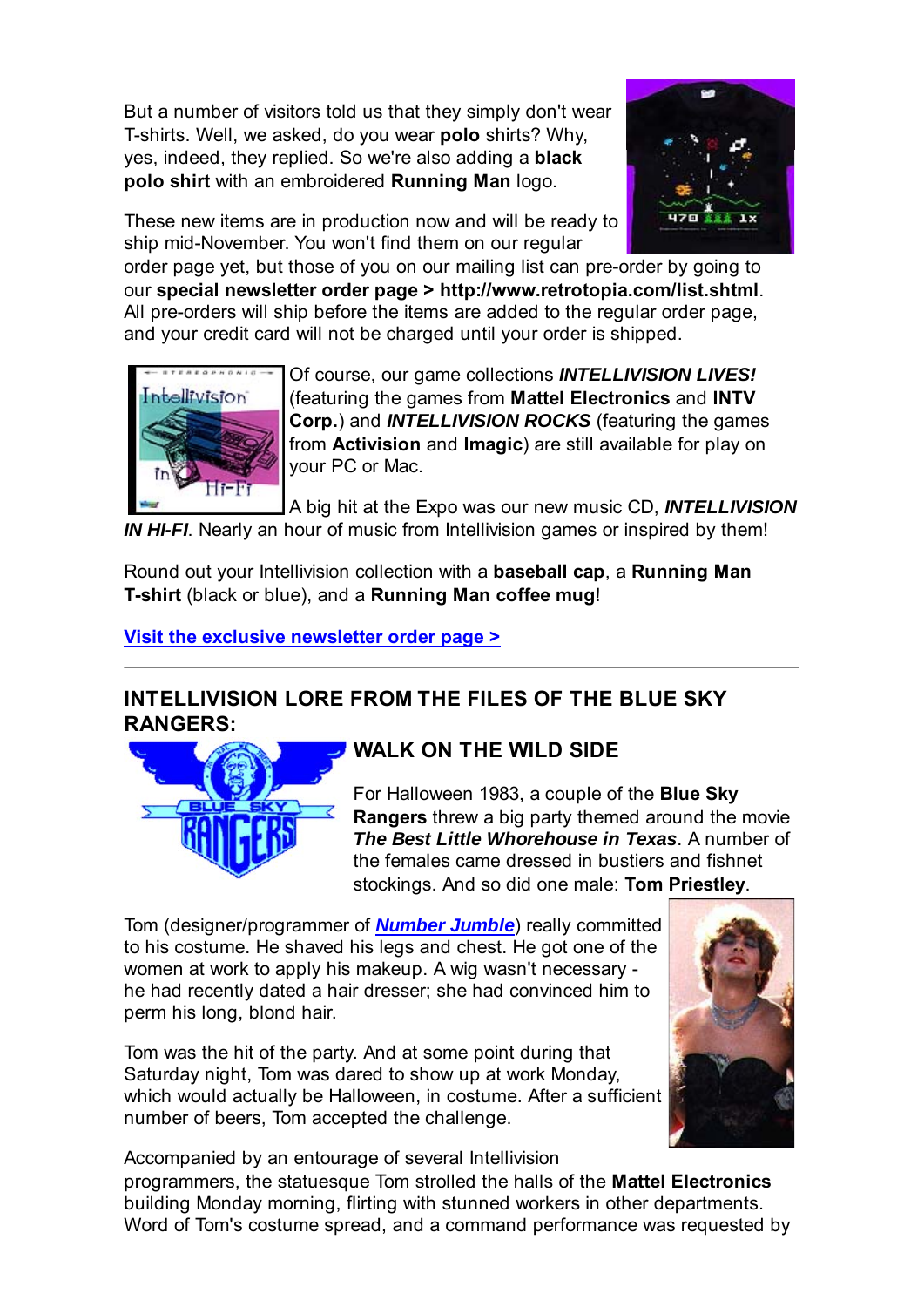the Marketing Department.

At the time, the Marketing, Personnel, and Administrative Departments were housed about two miles west from the main Mattel Electronics building. Tom and his entourage drove over to the other location.



After making a tour of the departments, Tom and the others started back across the parking lot to their car. In the distance, they heard some whistling.

"Hey, Tom," one of the programmers said, pointing at a building under construction on the far side of the parking lot, "I think they're whistling at *you*."

Sure enough, a number of construction workers on various floors of the building were looking over and waving in Tom's direction. The entourage stopped while Tom stepped forward. A cheer went up from the building.

Slowly, Tom sashayed down one way, turned, and sashayed back the other way, swinging his hips. Appreciative cheers and whistles were heard from the building.

Suddenly, Tom stopped, planted his feet wide apart, put his hands on his hips, and bellowed at the workers in a deep voice: **"WHAT THE #\$%& ARE** *YOU* **LOOKING AT!?!?!"**

There was a moment of shocked silence, then one of the workers yelled, **"It's a GUY!"** Various obscenities were heard and a half-dozen of the workers started climbing down from the building.



**Tom Priestley** 

"Oh, jeez," squeaked one of the programmers, "they're coming after us!"

The group ran to their car, jumping in as construction workers started flowing across the parking lot.

With its doors still open and arms and legs hanging out, the car peeled out of the lot and down the street, back to the comfort and safety of the Intellivision programming cubicles.

#### **ASK THE BLUE SKY RANGERS!**

**James L. Guinn** of Charlotte, North Carolina, writes:



First of all, THANK YOU THANK YOU! for bringing back the **Intellivision**. It never died for me. I have collected about three or four working units, and still have all of my old cartridges (plus a couple I've collected from garage sales).

I've been searching high and low for a CD with the original classical score which plays during *Thunder Castle*. In fact, I've discovered

that all of the music (including the death scene) is taken from classical music. It would be great to know what all of the pieces are, but specifically, what plays in the background as you're running around with your UN-energized sword?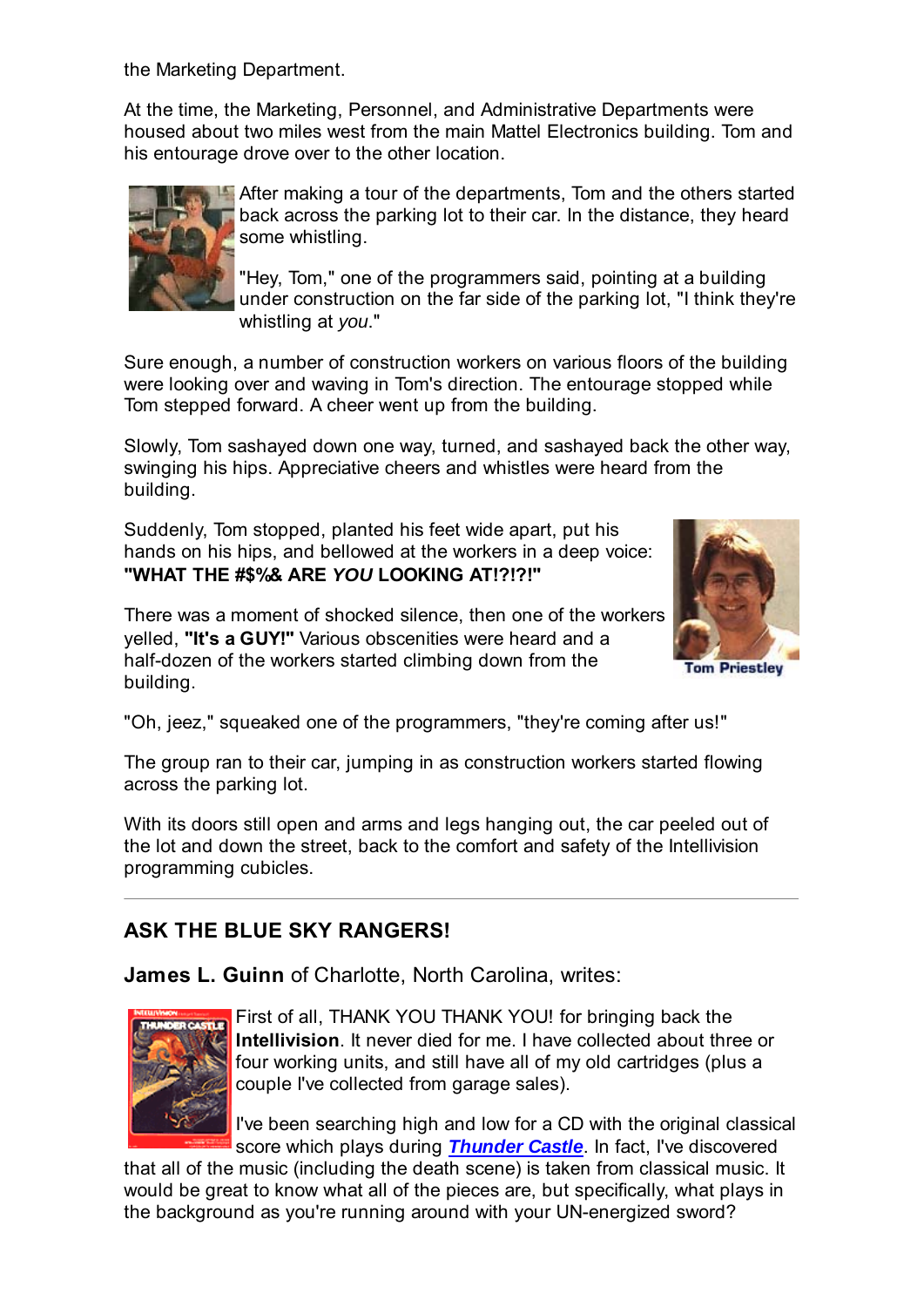The pop artist, **Beck**, sampled a seven second segment of the same music on the track **"High Five (Rock the Catskills)"** on his album *Odelay*. I've been searching high and low on Beck fan sites, and Intellivision sites.

If you know, or have the means to find out, I \*LOVE\* this haunting piece as rendered on the Intellivision, and I would love to hear the original score.

**David Warhol**, co-designer of *Thunder Castle* and arranger of its music, replies:



*The music you're looking for, played during the "Get Ready" screen and while you are running through the mazes, is from Schubert's Unfinished Symphony (Symphony #8 in B minor, 1st movement).*

*The other classical pieces used in the game:*

*Title Screen: Benjamin Britten, Variations on a Theme by Purcell (also known as "The Young Person's Guide to the*

*Orchestra"). The Britten piece was written this century - it might* **David Warhol** *have been in copyright - but I figured it was the theme from Purcell that I was actually using - from hundreds of years before.*

*Knight dies: Excerpt from Beethoven's 9th Symphony, 2nd movement.*

*Power up (forest maze): Excerpt from Mussorgsky's Night on Bald Mountain.*

*Power up (castle maze): Another excerpt from Beethoven's 9th Symphony, 2nd movement.*

*Power up (devil maze): I can't remember! It's been a long time since I've played the game that far!*

**Get** *Thunder Castle* **on** *Intellivision Lives!* **> Get the music from** *Thunder Castle* **on** *Intellivision in Hi-Fi* **> Got a question for the Blue Sky Rangers? Write us here >**

### **THE INTELLIVISION TRIVIA CONTEST!**

Forty-four of you entered last month's trivia contest. The question:

The former parking lot of Mattel Electronics is now home to a **Toys 'R' Us**. In 1984, the standard version of the **"I Want to be a Toys 'R' Us Kid"** jingle was changed. Why?



Eleven of you had the correct answer: **After the video game industry crash, the reference to video games was removed from the jingle.** (The jingle originally had a line, "From bikes to trains to video games..." In 1984, "video games" was changed to "all kinds of games.")

By the way, in the late 1980s, following the success of the **Nintendo Entertainment System**, Toys 'R' Us restored video games to their proper place in the jingle.